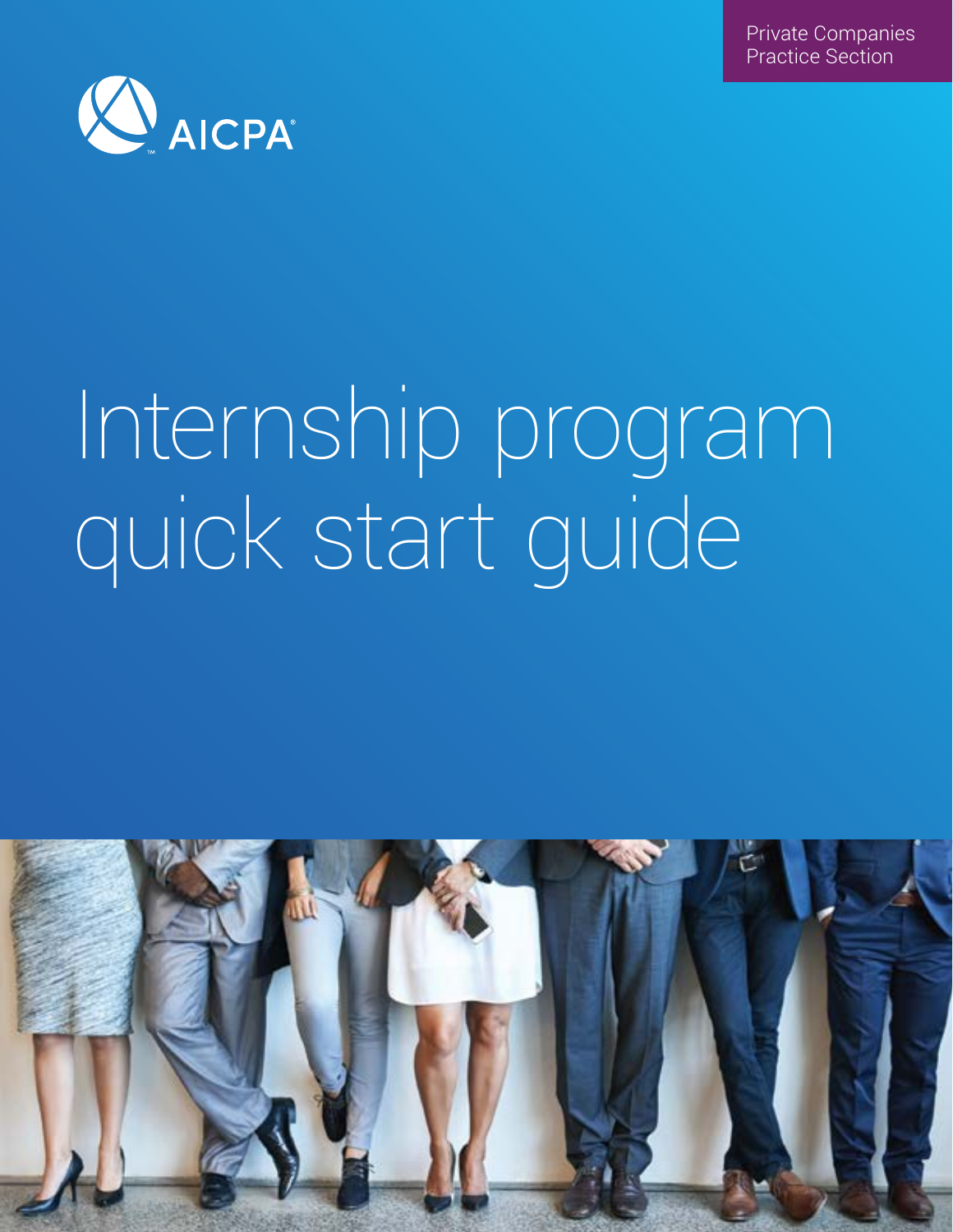© 2018 Association of International Certified Professional Accountants. All rights reserved. AICPA and American Institute of CPAs are trademarks of the American Institute of Certified Public Accountants and are registered in the United States, European Union and other countries. The Globe Design is a trademark owned by the Association of International Certified Professional Accountants and licensed to the AICPA.

Disclaimer: The contents of this publication do not necessarily reflect the position or opinion of the American Institute of CPAs, its divisions and its committees. This publication is designed to provide accurate and authoritative information on the subject covered. It is distributed with the understanding that the authors are not engaged in rendering legal, accounting or other professional services. If legal advice or other expert assistance is required, the services of a competent professional should be sought.

For more information about the procedure for requesting permission to make copies of any part of this work, please email copyright@aicpa.org with your request. Otherwise, requests should be written and mailed to the Permissions Department, AICPA, 220 Leigh Farm Road, Durham, NC 27707-8110.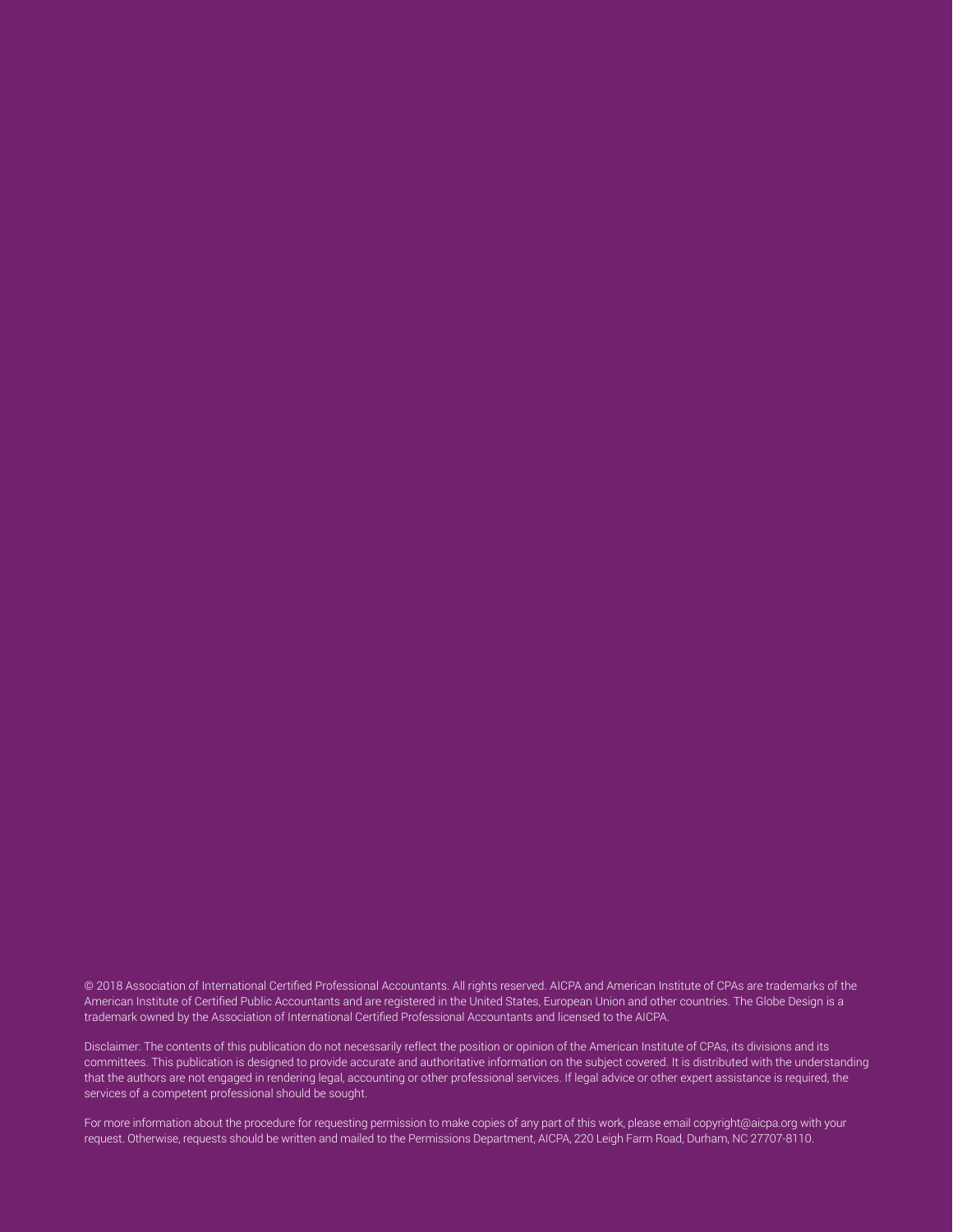### Contents

| 2 | Introduction                                       |
|---|----------------------------------------------------|
| 3 | Gain an understanding of internships               |
| 4 | Design the internship                              |
| 5 | Take action                                        |
|   | Follow-up                                          |
| 8 | Exhibit 1: Sample associate intern job description |

[10](#page-11-0) [Exhibit 2: Sample internship job posting](#page-11-0)

.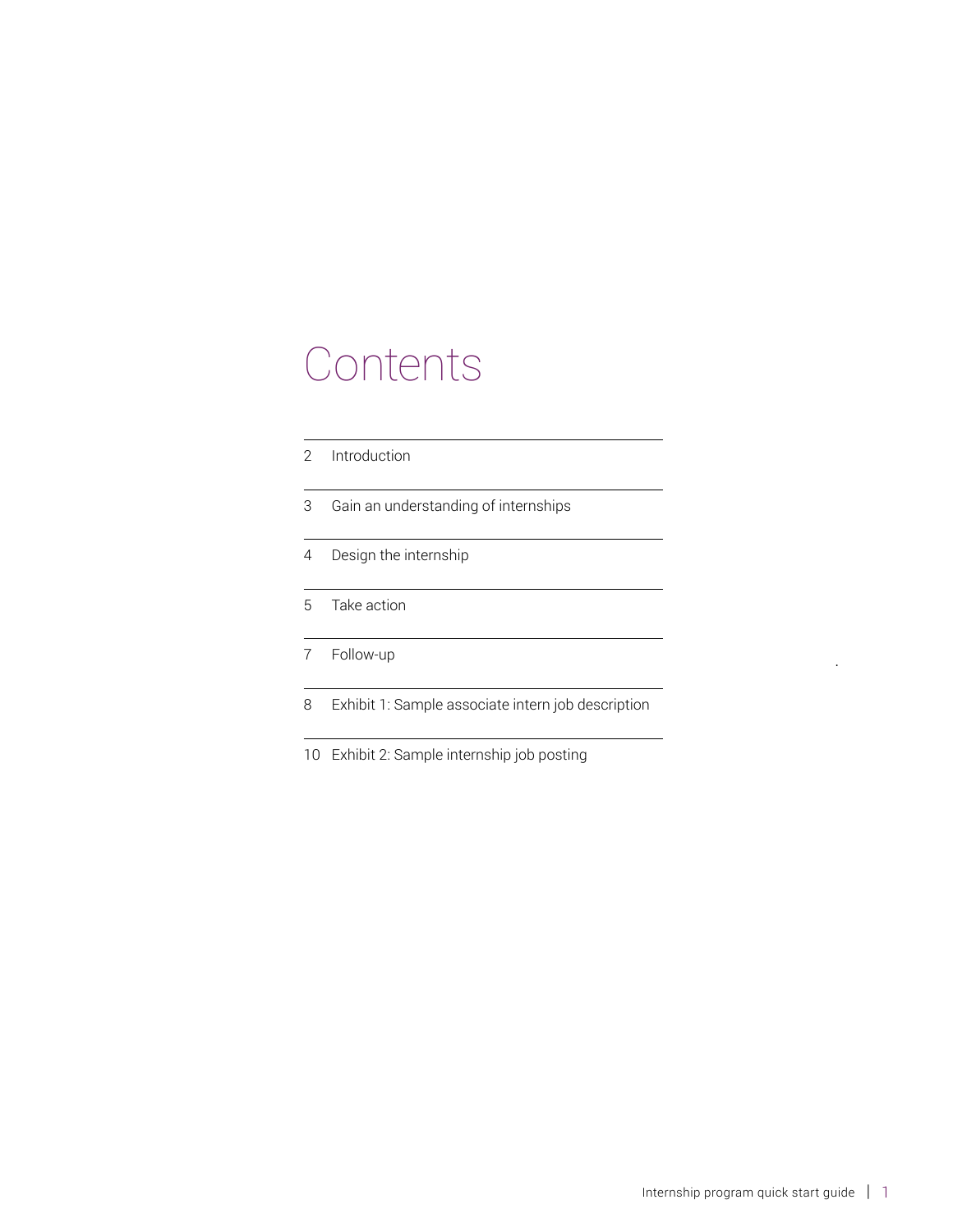## <span id="page-3-0"></span>Introduction

Internships are a great way for accounting firms to build a pipeline of talent and get ahead of the competition in the process of recruiting new graduates. For students, there is no better way to learn the skills they will need in public accounting, evaluate if they fit with a firm's culture, and determine whether it is the right career path for them. Implementing an internship program can seem daunting. This quick start guide is designed to give you an overview of the process and resources available to help start an internship program and ensure it is successful for both the firm and the students.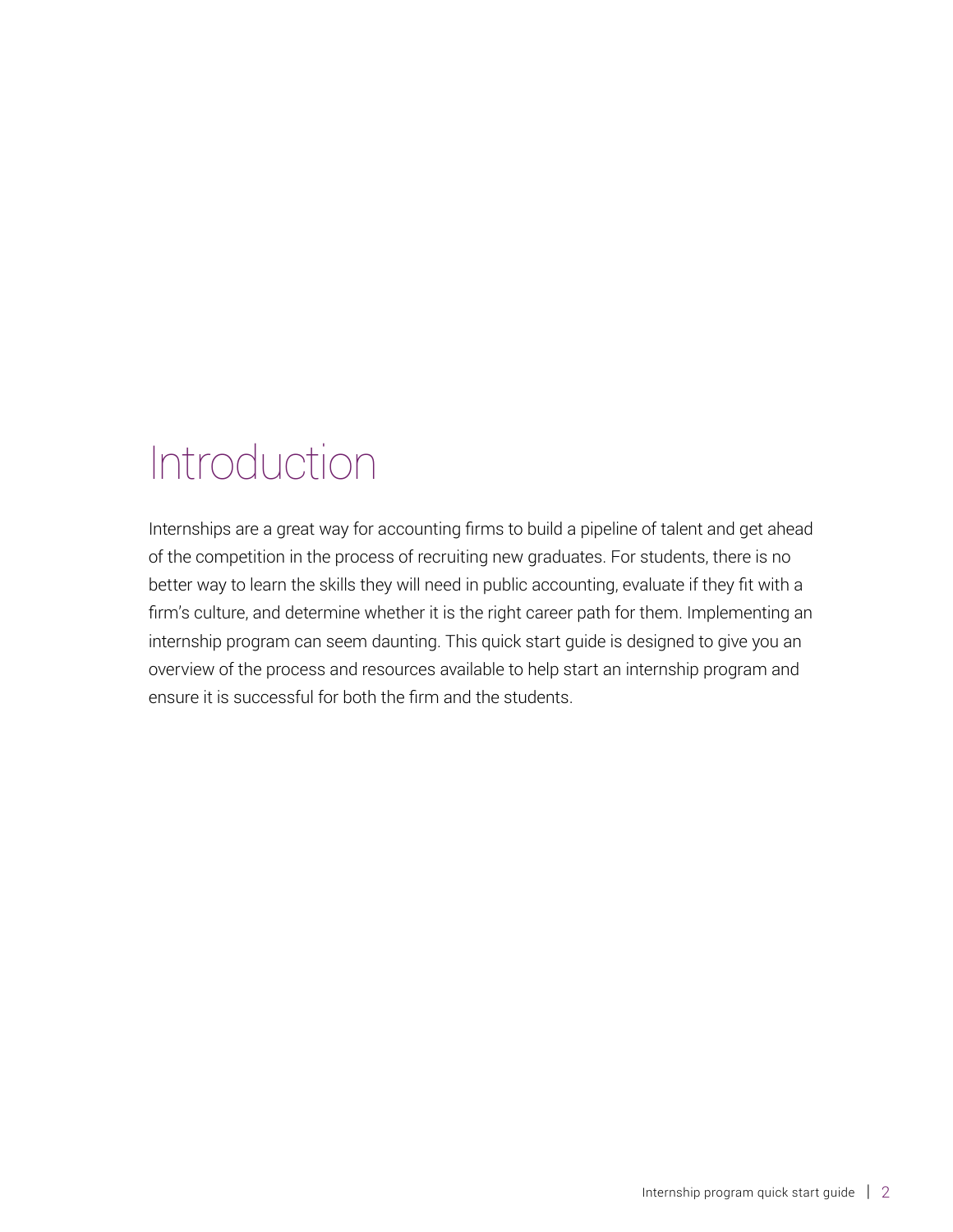## <span id="page-4-0"></span>Gain an understanding of internships



#### 1. Evaluate your firm's needs

The firm should evaluate its staffing needs to ensure that an internship program meets those needs and provides a valuable experience for the candidates. Interns are not there just for scanning and filing, but should have expectations similar to a first-year staff member. If the needs can be met by interns, how many are needed? The PCPS Firm [Needs Assessment](https://www.aicpa.org/interestareas/privatecompaniespracticesection/humancapital/teamrecruitment/firmneedsassessment.html) tools can be used to gain an understanding of how the firm is staffed and what resources it will need. If the firm cannot support an intern by itself, consider partnering with another firm in your area to share one. This can benefit the student by providing them experience with services or industries that your firm doesn't offer. The firm also should consider its physical space and determine if it has room to provide the intern with a suitable work space.

#### 2. Learn about the landscape

Before designing an internship program, it is important to understand the legal and environmental factors associated with hosting interns. Some things to consider include the compensation structure, insurance issues, and how other traditional employee benefits do or do not apply to interns. The U.S. Department of Labor issued [Fact Sheet No. 71](https://www.dol.gov/whd/regs/compliance/whdfs71.htm), outlining how the Fair Labor Standards Act applies to interns. The [PCPS/CPA.com MAP Survey](https://www.aicpa.org/interestareas/privatecompaniespracticesection/financialadminoperations/nationalmapsurvey.html) can be used to estimate the hourly wage rate for interns as they are normally paid a rate similar to a new staff member. It may be in your firm's best interest to consult with your insurance carrier and/or benefits consultants to determine if there is any impact to your insurance policies or benefit plans. Another factor to consider is the impact of having multiple generations working in your firm and how they interact. The [Generational Competence Tools](http://www.aicpa.org/interestareas/privatecompaniespracticesection/strategy-planning/firminmotion/firmstructurestrategy.html) in the Firm inMotion Toolkit can help you overcome generational issues in the workplace.

#### 3. Understand college credit

The majority of interns receive college credit for the experience, but whether credit is obtained is between the student and the school. If the internship will be for credit, the firm may need to meet certain requirements such as specific performance evaluations and a minimum number of hours worked. The firm should contact the career services office at the university where you plan to recruit to get an understanding of the requirements so it can plan accordingly.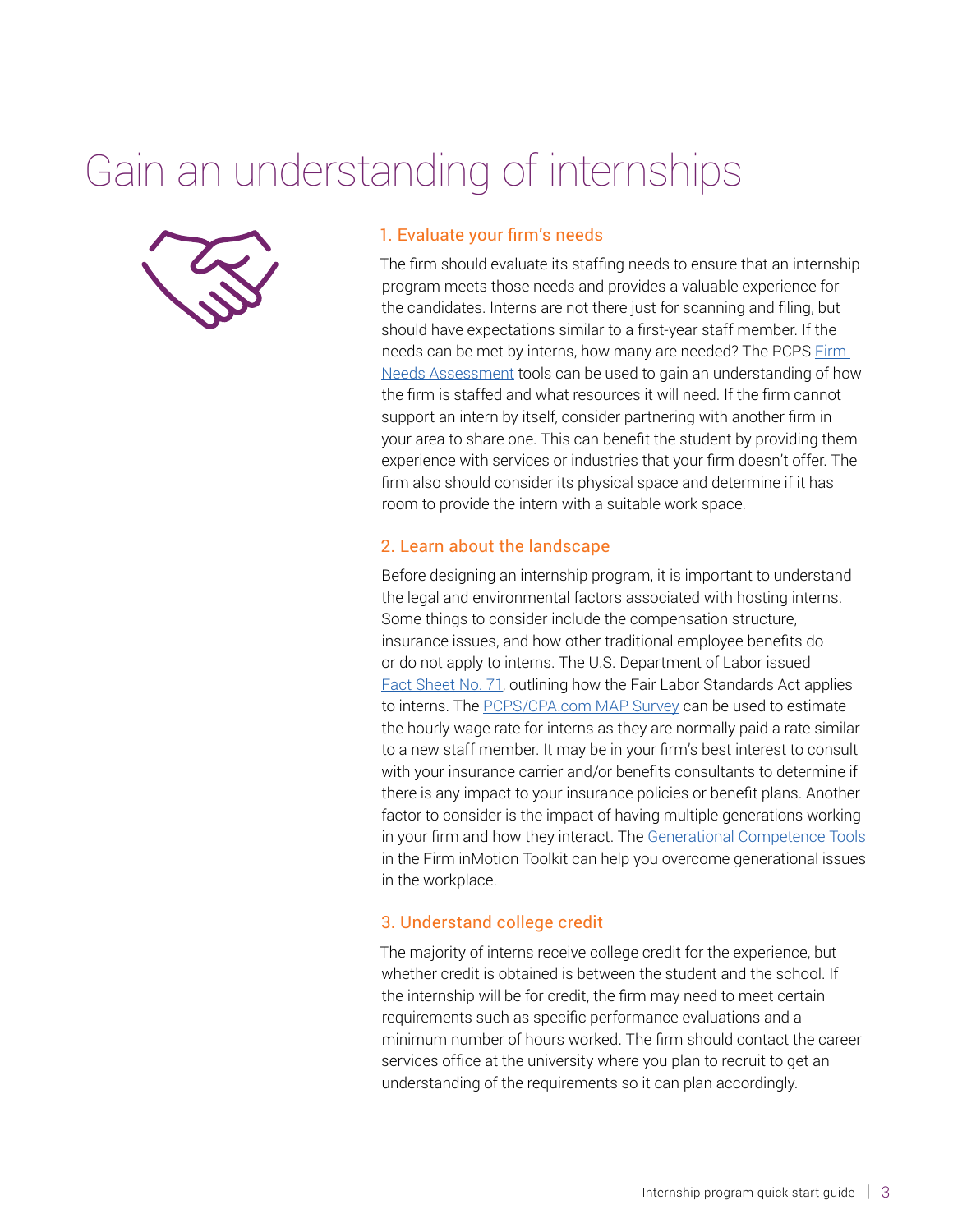# <span id="page-5-0"></span>Design the internship

![](_page_5_Picture_1.jpeg)

The supervisor will have direct responsibility for training and evaluating the intern on the job.

See [Exhibit 1](#page-9-0) for a sample job description that can be tailored for your specific internship.

#### 1. Create a job description

The requirements and nature of the internship should clearly be detailed in a job description. The job description should include:

- The specific responsibilities that will be assigned, the estimated hours required per week, and the anticipated length of the internship. When creating the job description the firm should consider if the intern will perform both tax and assurance work, or be assigned specifically to one line of service. Within a line of service, it is best to list examples of the specific tasks that will be required of the intern so that they know what types of experiences they will obtain and other staff members have a clear understanding of the work that should be delegated to an intern. You should also consider logistics when detailing the job description, like if the intern will need to provide their own transportation.
- The qualifications required of students. This will help identify the target population. Is there a minimum GPA that students must have? Are there specific courses that should be completed prior to the internship? The qualifications of an intern should coincide with the job requirements and the needs of the firm.
- Who will supervise and who will mentor the interns? The supervisor will have direct responsibility for training and evaluating the intern on the job. A mentor may or may not supervise the daily work of the intern, but provides guidance in other ways, such as assisting with the intern's professional development needs and performance evaluations. Interns should be included in the firm's organization structure. [Sample organizational charts](https://www.aicpa.org/interestareas/privatecompaniespracticesection/humancapital/organizationstructuregovernance.html) can be found on the Organizational Structure and Governance page of the PCPS Human Capital Center. The firm can also use this experience to evaluate the leadership skills of supervisor and mentor.

#### 2. Develop an orientation and training plan

Just like any new employee, interns should go through an orientation program to acclimate them to your firm. The orientation should include standard new hire paperwork, an overview of the firm culture and policies, introduction to their mentor and work team, an overview of the office environment, and lunch on the first day with the team. The firm can use the sample [Assimilation Checklist and Agenda](https://www.aicpa.org/content/dam/aicpa/interestareas/privatecompaniespracticesection/humancapital/orientationassimilation/downloadabledocuments/assimilationchecklistsagendas.doc) as well as the [Orientation Presentation Template](https://www.aicpa.org/content/dam/aicpa/interestareas/privatecompaniespracticesection/humancapital/orientationassimilation/downloadabledocuments/orientationpresentationtemplate.ppt) to help design the orientation program. Based on the job description, the firm should also develop a training plan to address learning needs of the intern.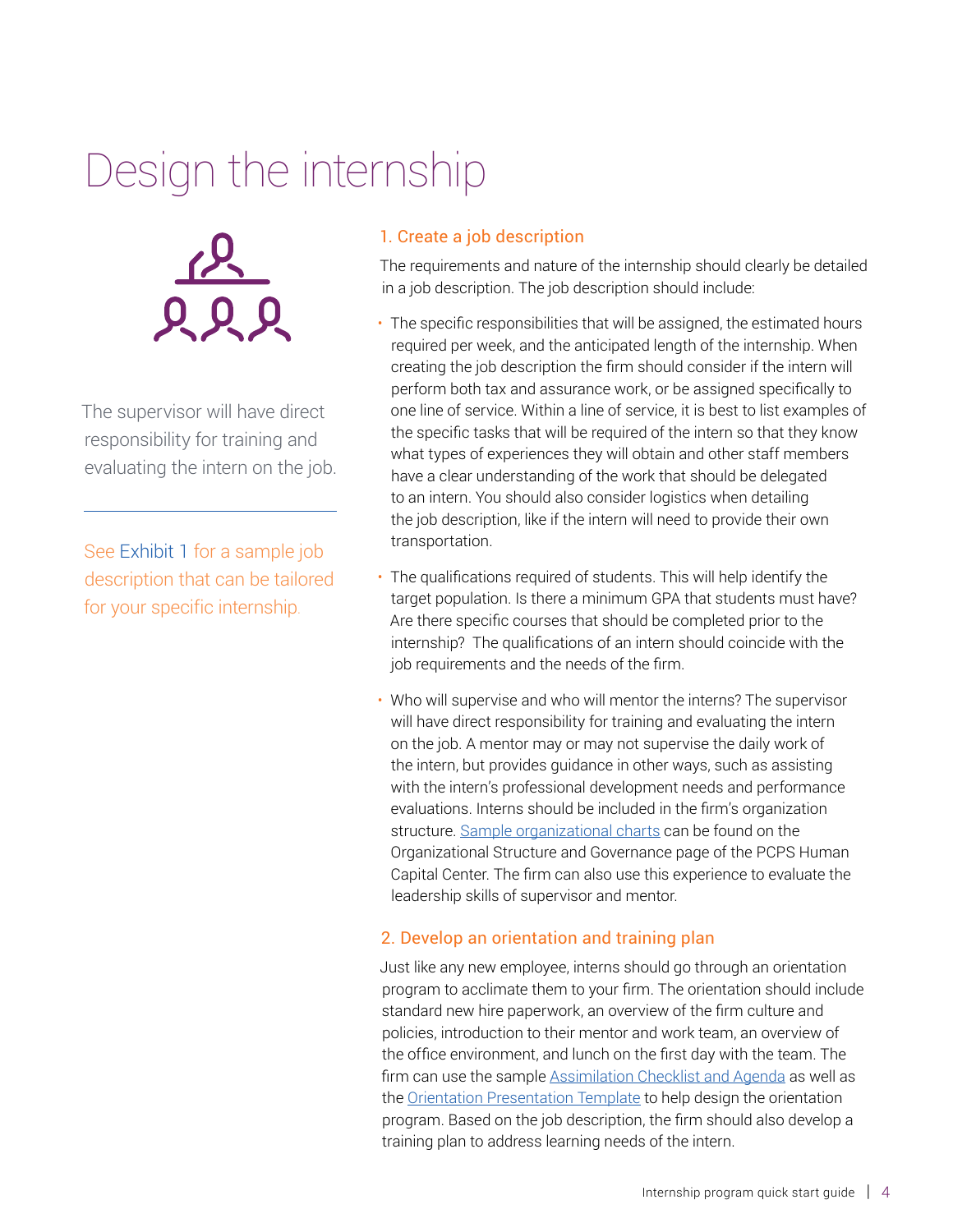# <span id="page-6-0"></span>Take action

![](_page_6_Picture_1.jpeg)

#### 1. Contact the career services office

If the firm has not already, it should contact the career services office at the universities where it plans to recruit. The market for accounting interns is highly competitive and many schools have recruiting events specifically for accounting students. It is important that the firm know the dates and the requirements to participate in these events as well as the timing so it can plan its recruiting efforts. If the school does not hold an event specifically for accounting students the career services office can provide guidance on the steps required to promote the internship to its students. The firm should also build a relationship with accounting department faculty and may consider contacting them for recommendations.

#### 2. Get involved

Make sure that students are aware of your firm by becoming active on campus. Look for ways to promote your firm and identify potential candidates through opportunities such as sponsoring [Beta Alpha Psi](https://www.bap.org/events) events, speaking in accounting classes or participating in student projects. The more that students know about and have interacted with your firm, the more likely they are to consider it when deciding where to accept an internship.

Participating in these events also gives firms the opportunity to make themselves attractive to candidates by articulating the unique opportunities they can provide. Smaller firms can use the [Small Firm Recruiting Brochure](https://www.aicpa.org/content/dam/aicpa/interestareas/privatecompaniespracticesection/humancapital/downloadabledocuments/smallfirmrecruiting.pdf) to highlight their advantages. Large firms can promote their collaborative environment or real-time feedback systems. If your firm hasn't already implemented processes like these, use the tools in the **FirminMotion toolkit** to help you.

*Continued on Page 6*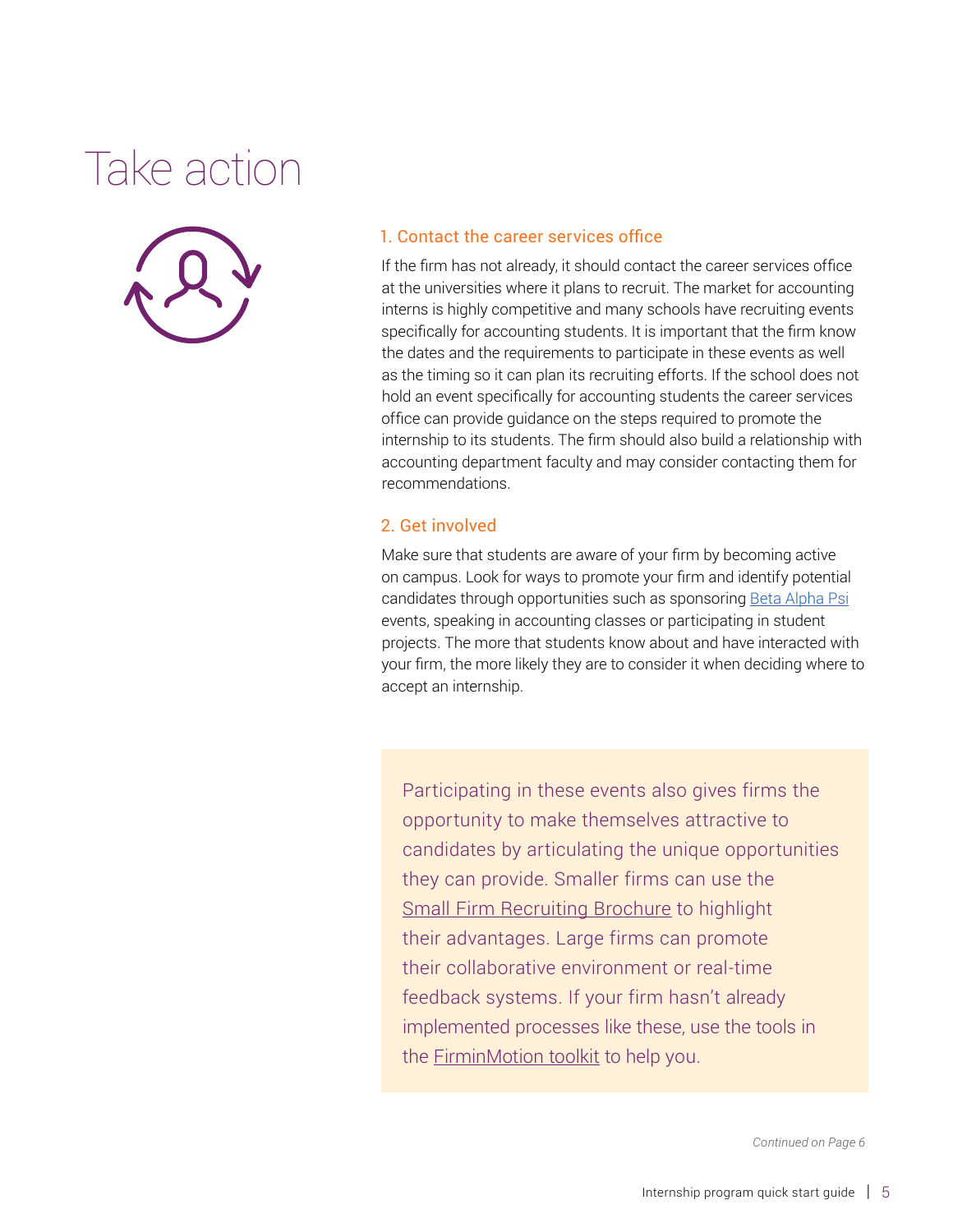#### 3. Advertise

Post the internship on a number of websites in addition to the career services office at the school. Some places to consider include the firm's website, LinkedIn.com, Indeed.com and other popular career websites, as well as social media sites such as Facebook and Twitter. The firm may want to consider establishing a social media account strictly for recruiting. By advertising in a number of places, you will reach the greatest number of candidates, some of whom may not be local but may be interested in your area. See [Exhibit 2](#page-11-0) for a sample internship posting.

#### 4. Evaluate candidates

Based on the job description and requirements you have identified, begin evaluating candidates' résumés and submissions to decide which prospective interns you will interview. Choose your interns as carefully as you would a full-time candidate.

#### 5. Interview, select and hire interns

After evaluating the résumés, interview and select the interns you wish to hire. The *[Intern and Associate](https://www.aicpa.org/content/dam/aicpa/interestareas/privatecompaniespracticesection/humancapital/teamrecruitment/behavioralbasedinterviewing/downloadabledocuments/internassociateinterviews.doc)  [Interview Guide](https://www.aicpa.org/content/dam/aicpa/interestareas/privatecompaniespracticesection/humancapital/teamrecruitment/behavioralbasedinterviewing/downloadabledocuments/internassociateinterviews.doc)* contains sample questions you can use during the interview as well as an evaluation form to document your rating of each candidate. When interviewing, consider asking questions about non-accounting related work experience to get insight into the candidate's work ethic.You may want to consider performing background checks and contacting the references of your top candidates. The [Reference](http://www.aicpa.org/InterestAreas/PrivateCompaniesPracticeSection/HumanCapital/TeamRecruitment/RecruitingandProspecting/DownloadableDocuments/ReferenceCheckScreening.doc) [Check Screening](http://www.aicpa.org/InterestAreas/PrivateCompaniesPracticeSection/HumanCapital/TeamRecruitment/RecruitingandProspecting/DownloadableDocuments/ReferenceCheckScreening.doc) tool can be used to ensure reference checks are consistent between candidates. After making the selection, hire the intern and execute your orientation and training programs.

#### See [Exhibit 2](#page-11-0) for a Sample internship job posting.

![](_page_7_Picture_7.jpeg)

When interviewing, consider asking questions about non-accounting related work experience to get insight into the candidate's work ethic.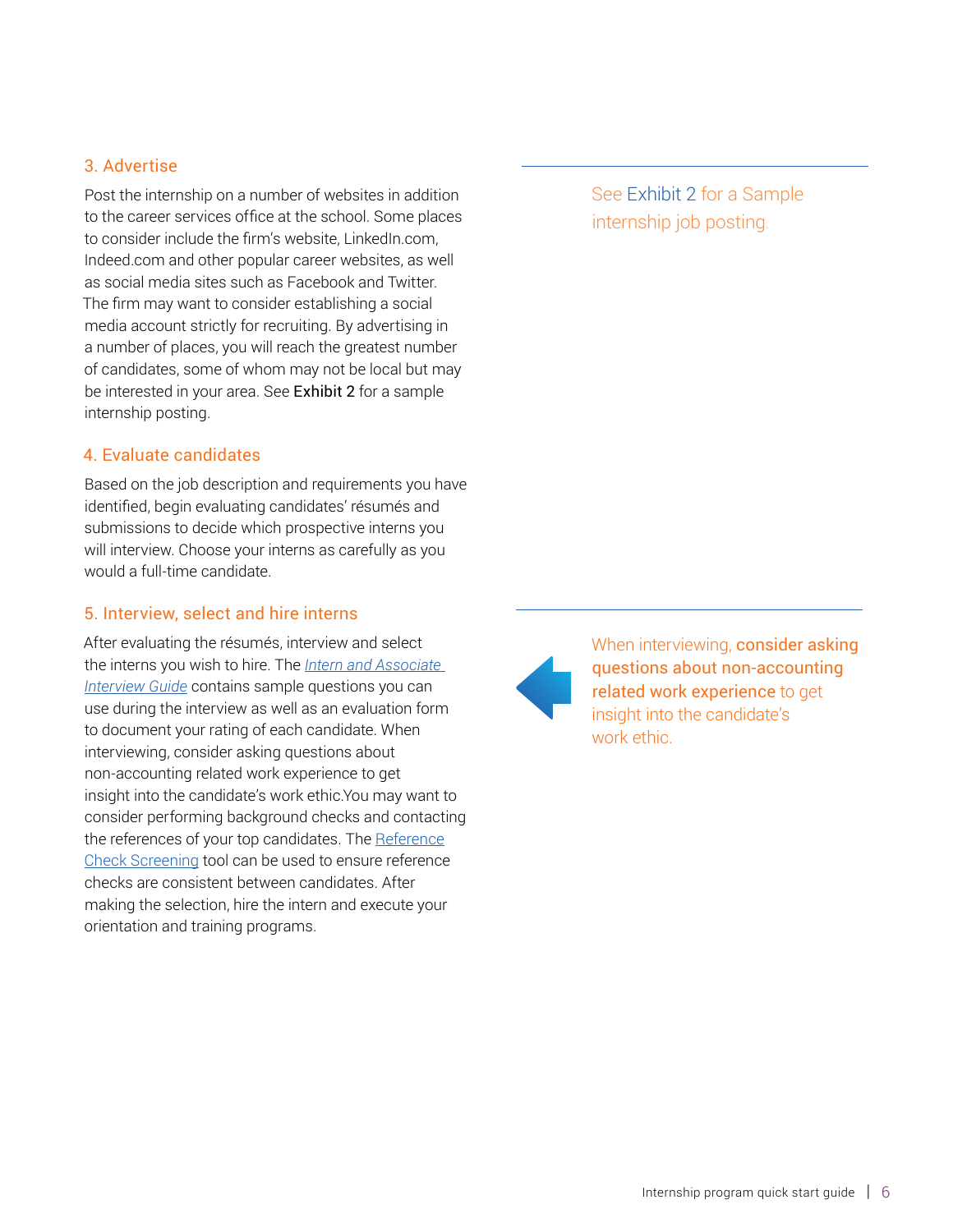# <span id="page-8-0"></span>Follow-up

![](_page_8_Picture_1.jpeg)

#### 1. Provide feedback

Evaluation is an essential component to the success of an internship program. The firm should provide consistent, constructive feedback to the intern about his or her performance throughout the internship. The university may also require formal documentation of the intern's performance to award credit. An evaluation can also help the firm assess interns and consider them for full-time employment. The [Intern](http://www.aicpa.org/InterestAreas/PrivateCompaniesPracticeSection/HumanCapital/TeamRecruitment/RecruitingandProspecting/DownloadableDocuments/InternAssessment.doc) [Assessment](http://www.aicpa.org/InterestAreas/PrivateCompaniesPracticeSection/HumanCapital/TeamRecruitment/RecruitingandProspecting/DownloadableDocuments/InternAssessment.doc) tool can be used to document the intern's performance. The firm may also request the intern to evaluate their experience to help you refine your internship program. The [Intern Feedback](http://www.aicpa.org/InterestAreas/PrivateCompaniesPracticeSection/HumanCapital/TeamRecruitment/RecruitingandProspecting/DownloadableDocuments/InternFeedback.doc) form can be used for this purpose. One thing to remember is that the students are carrying the story of their experience with your firm back to campus, so you want to make sure it is a positive one.

#### 2. Consider full-time offers

Many firms will offer interns full-time employment at the end of the internship, but prior to graduation. The firm should assess its future hiring needs and its evaluation of the candidate to determine if it wants to extend an offer for full-time employment. A sample [offer letter](https://www.aicpa.org/content/dam/aicpa/interestareas/privatecompaniespracticesection/humancapital/teamrecruitment/recruitingandprospecting/downloadabledocuments/offerletters.doc) is available in the PCPS Human Capital Center. If a firm waits until after students graduate to consider them for full-time employment, they may find that many of the best candidates have already accepted positions. The firm may want to consider offering a part-time work arrangement until the candidate graduates.

#### 3. Stay involved

The firm should stay involved on campus throughout the year and not just during recruiting season. Some ways you can stay involved include attending career fairs, participating in mock interviews, speaking to business classes and mentoring students. The career services office or accounting department should be able to provide you with a list of opportunities. Students are more likely to consider firms they have had multiple interactions with and professors are more likely to recommend firms that actively participate on campus.

Don't let the challenges of starting an internship program be a deterrent. Simply follow the guidance to starting an internship program above, and your firm will be benefitting from the extra sets of hands  $-$  and fresh perspectives  $-$  in no time.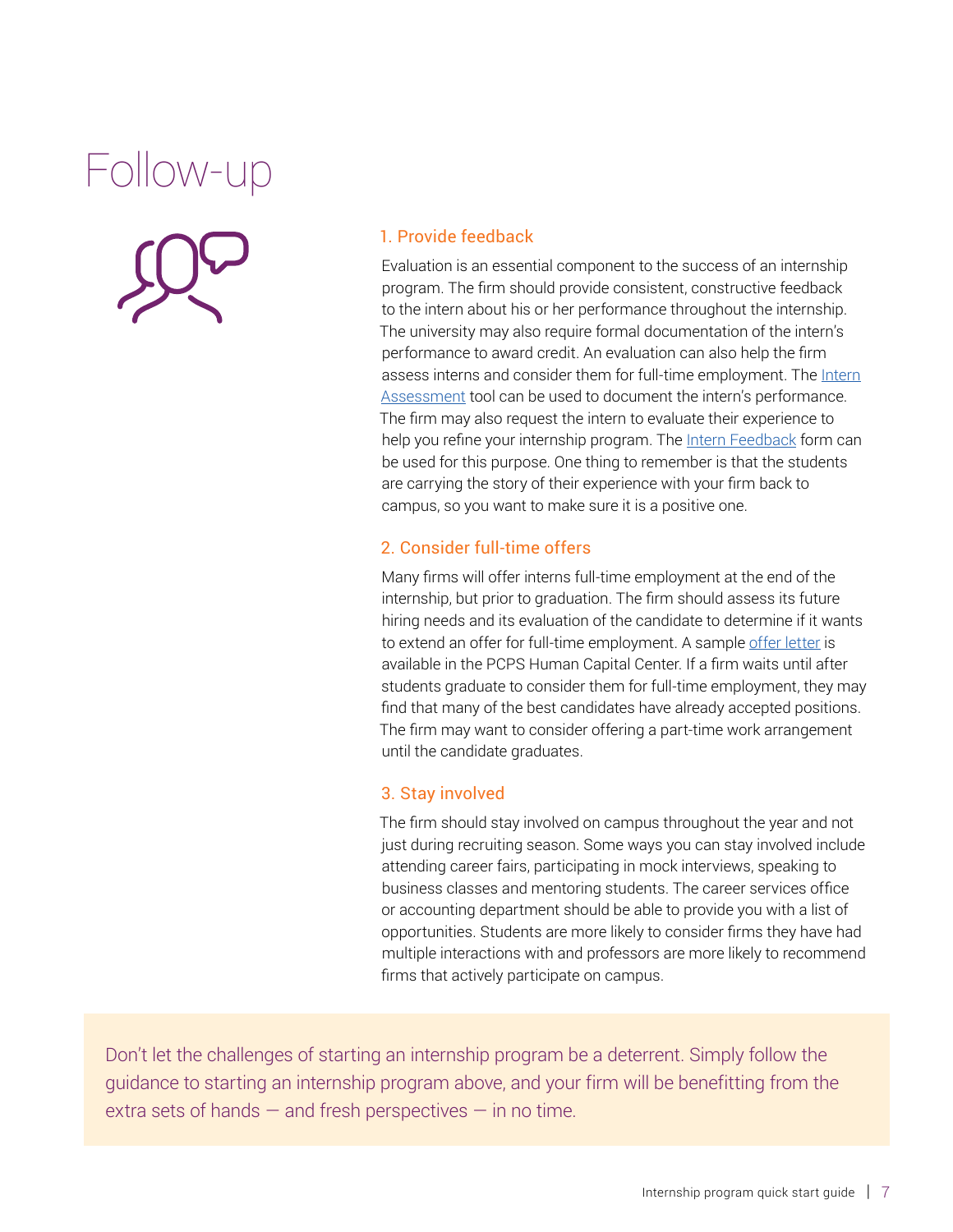### <span id="page-9-0"></span>Exhibit 1: Sample associate intern job description

| <b>Role: Associate intern</b> |                                                                                                                                                                                                                           |  |  |
|-------------------------------|---------------------------------------------------------------------------------------------------------------------------------------------------------------------------------------------------------------------------|--|--|
| Purpose                       | The associate intern role is responsible for gaining hands-on experience in audit<br>and tax by developing technical skills through working as part of a team carrying<br>out tasks under close coaching and supervision. |  |  |
| Reports to/accountability     | Supervisor/manager                                                                                                                                                                                                        |  |  |
| Key success factors           | . Ability to apply learning and technical skills to actual client situations                                                                                                                                              |  |  |
|                               | • A team player                                                                                                                                                                                                           |  |  |
|                               | . Ability to manage multiple tasks while staying on time and on budget                                                                                                                                                    |  |  |
|                               | • 20-25 hours per week January-April 15; 20 hours per week the rest<br>of the year                                                                                                                                        |  |  |
| Responsibilities              | Tax                                                                                                                                                                                                                       |  |  |
|                               | · Prepare individual, corporate, partnership and not-for-profit tax returns to<br>meet government requirements and deadlines and client expectations                                                                      |  |  |
|                               | • Perform tax planning and research                                                                                                                                                                                       |  |  |
|                               | . Prepare individual tax projections to ensure proper tax planning for the client                                                                                                                                         |  |  |
|                               | • Prepare payroll tax reports and property tax reports to ensure compliance                                                                                                                                               |  |  |
|                               | . Develop a working knowledge of individual and corporate tax laws                                                                                                                                                        |  |  |
|                               | . Develop working knowledge of tax preparation software used in the office                                                                                                                                                |  |  |
|                               | . Perform other accounting duties as assigned to meet client expectations                                                                                                                                                 |  |  |
|                               | · Shadow partners/managers when performing client interviews                                                                                                                                                              |  |  |
|                               | • Clearly document procedures performed using Word/Excel                                                                                                                                                                  |  |  |
|                               | Audit                                                                                                                                                                                                                     |  |  |
|                               | . Perform substantive testing of assigned balance sheet and/or income<br>statement accounts including cash, fixed assets and accounts payable                                                                             |  |  |
|                               | . Develop working knowledge of audit preparation software used in the office                                                                                                                                              |  |  |
|                               | • Preparation of client assistance requests, appropriate follow-up and<br>evaluation                                                                                                                                      |  |  |
|                               | . Assist with risk assessment procedures                                                                                                                                                                                  |  |  |
|                               | . Document client's internal control structure and perform test of controls                                                                                                                                               |  |  |
|                               | . Assist with or prepare financial statements and other related reports and<br>the appropriate compilation, review or audit report                                                                                        |  |  |
|                               | . Apply the pronouncements of the Financial Accounting Standards Board<br>and the AICPA                                                                                                                                   |  |  |
|                               | • Meet client deadlines for preparation of reports                                                                                                                                                                        |  |  |
|                               | · Shadow partners/managers when performing client interviews                                                                                                                                                              |  |  |
|                               | · Clearly document procedures performed using Word/Excel                                                                                                                                                                  |  |  |
|                               | Continued on Page 9                                                                                                                                                                                                       |  |  |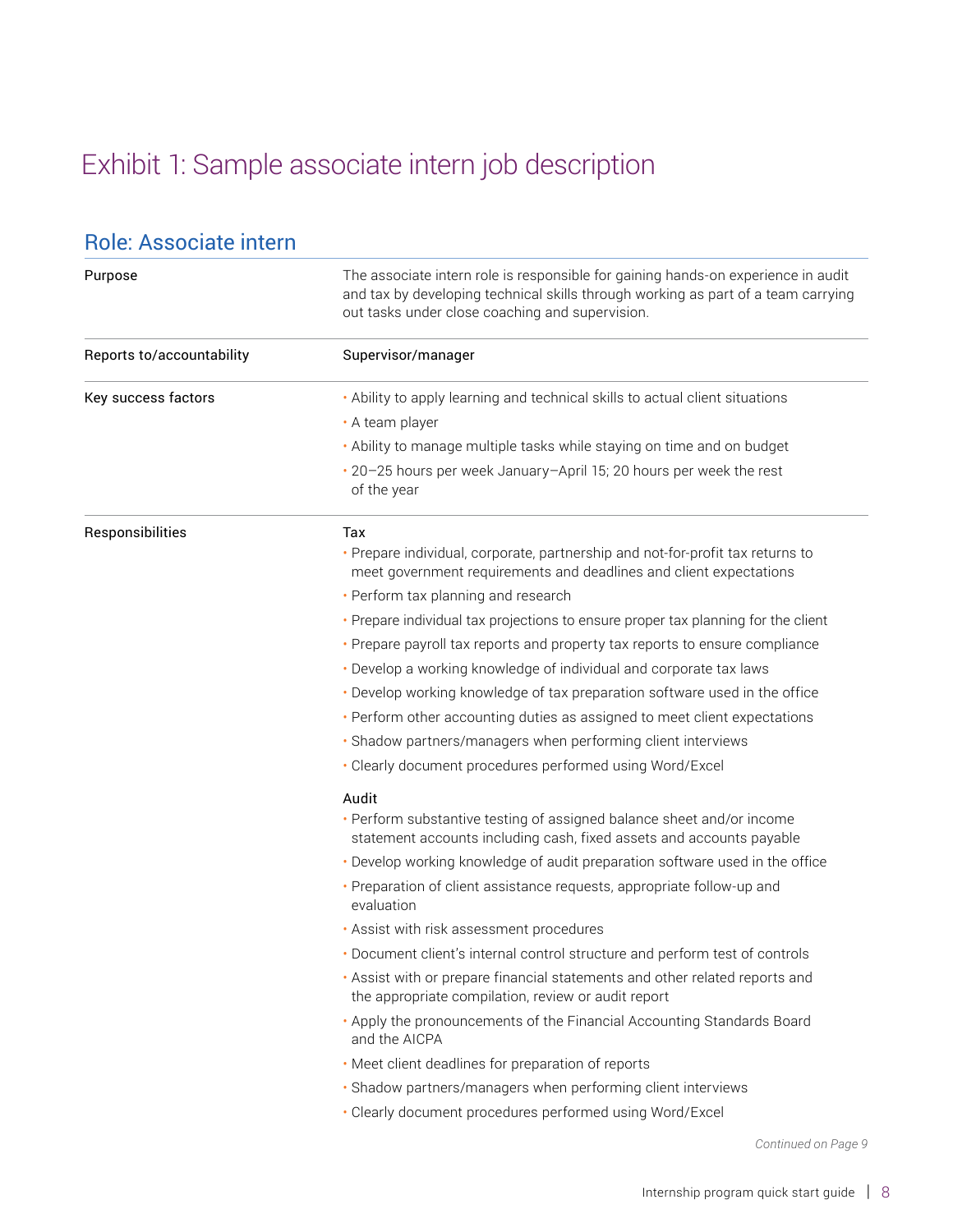### Role: Associate intern

| <b>Responsibilities</b>                                            | Accounting/bookkeeping/general<br>. Review details of client QuickBooks files to ensure proper recording of<br>transactions<br>• Prepare payroll tax returns, sales and use tax returns and other required filings<br>• Administrative tasks as assigned                                                                                                    |
|--------------------------------------------------------------------|-------------------------------------------------------------------------------------------------------------------------------------------------------------------------------------------------------------------------------------------------------------------------------------------------------------------------------------------------------------|
| Qualifications/skills and<br>experience and personal<br>attributes | . Working toward accounting degree with junior- or senior-level status<br>• Minimum of 3.0 GPA<br>• Proficient with Microsoft Office products<br>• Strong interpersonal and relationship building skills<br>• Reliable transportation with ability to travel to client sites<br>· Strong communication skills<br>• Achieving credit to sit for the CPA Exam |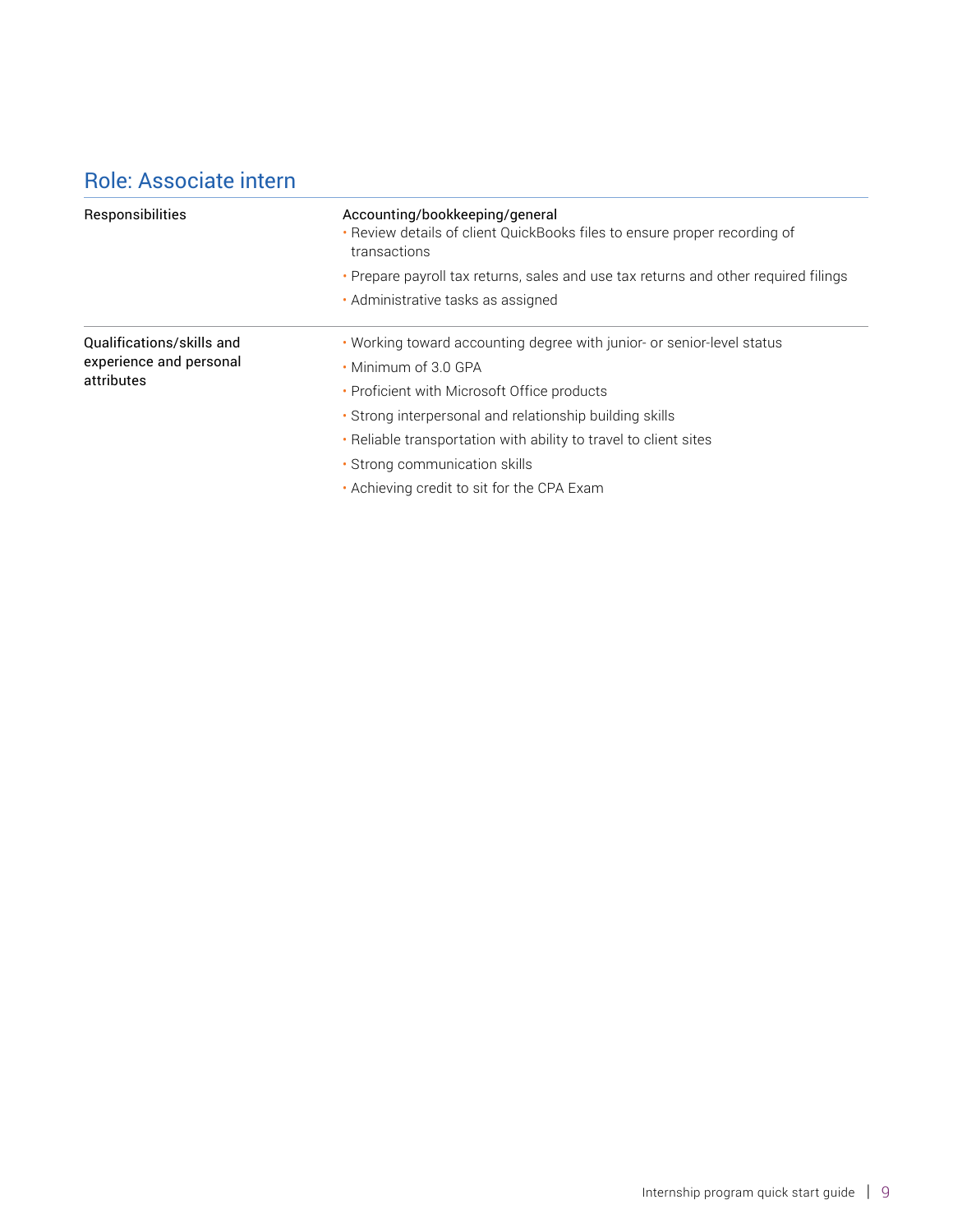### <span id="page-11-0"></span>Exhibit 2: Sample internship job posting

![](_page_11_Picture_1.jpeg)

#### Internship description

An *[audit and/or tax]* internship opportunity is available in our firm for an individual seeking to gain valuable experience in public accounting performing a variety of *[audit and/or tax engagements]*. For qualified, motivated applicants, this position offers exposure to a leading firm providing *[describe services your firm provides]* to clients in the *[describe industries your firm targets]*. *Note: This is the opportunity to sell the unique features of your firm to potential candidates.*

#### As an intern, you will have the opportunity to:

*[Describe responsibilities of the internship]*

- Gain hands-on experience in *[tax and/or audit]*
- Participate in our intern orientation and technical training program
- Participate in meaningful work engagements serving our clients
- Work directly with experienced staff, seniors, managers and partners on a variety of engagements
- Work with clients in a number of industries
- Additional responsibilities as appropriate

#### Successful candidates will: *[Describe requirements of the internship]*

- Work toward degree qualification with a minimum GPA of X.XX
- Develop technical knowledge
- Have strong interpersonal and relationship building skills
- Be a team player with a positive, "can do" approach
- Have strong communication skills
- Have general and growing knowledge of firm products and services in the practice area, and a general knowledge of products and services in other practice areas
- Have a general understanding of market trends, including opportunities, global and local business initiatives

Contact information: *[Firm Contact Information]*